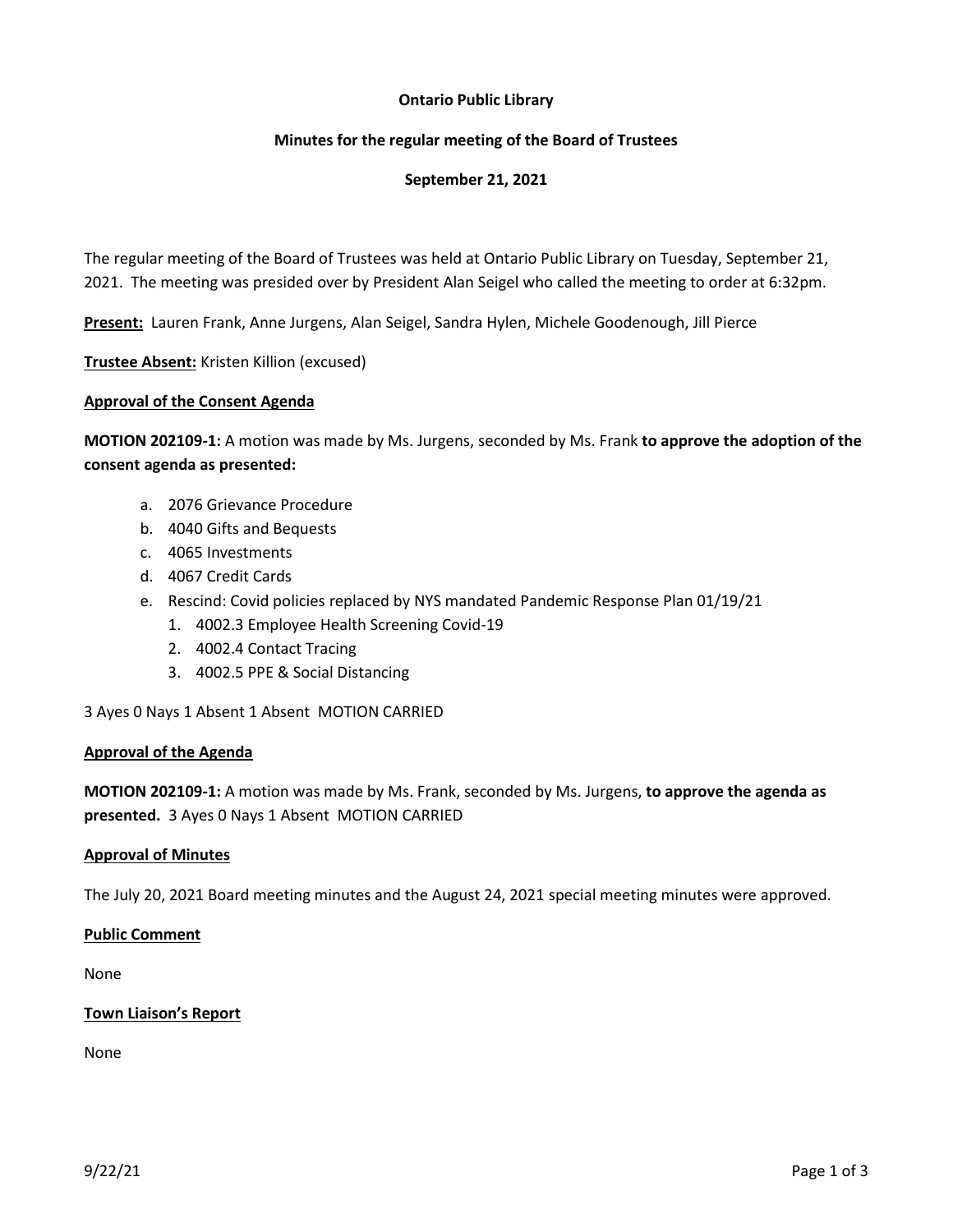# **Director's Report**

**MOTION 202109-3:** A motion was made by Ms. Jurgens, seconded by Ms. Frank, **to approve the Director's verbal report**. 3 Ayes 0 Nays 1 Absent MOTION CARRIED

### **Financial Reports**

**MOTION 202109-4:** A motion was made by Ms. Frank, seconded by Ms. Jurgens, **to approve the July/August 2021 to date Budget as presented.** 3 Ayes 0 Nays 1 Absent MOTION CARRIED

**MOTION 202109-5:** A motion was made by Ms. Frank, seconded by Ms. Jurgens, **to approve the July 2021 bank reconciliation as presented.** 3 Ayes 0 Nays 1 Absent MOTION CARRIED

**MOTION 202109-6:** A motion was made by Ms. Jurgens, seconded by Ms. Frank, **to approve the August 2021 bank reconciliation as presented.** 3 Ayes 0 Nays 1 Absent MOTION CARRIED

**MOTION 202109-7:** A motion was made by Ms. Jurgens, seconded by Ms. Frank, **to adopt the Fixed Assets list as updated September 2021. 3** Ayes 0 Nays 1 Absent MOTION CARRIED

**MOTION 202109-8:** A motion was made by Ms. Frank, seconded by Ms. Jurgens, **to approve the following warrants:**

- 2021-07-2 \$11,246.81
- 2021-08  $$11,955.71$
- $\bullet$  2021-08-2 \$495.96
- 2021-09 \$9,918.70

3 Ayes 0 Nays 1 Absent MOTION CARRIED

### **Unfinished Business**

NYS 2022 Library Construction Grant application has been submitted.

### **New Business**

**MOTION 202109-9:** A motion was made by Ms. Frank, seconded by Ms. Jurgens, **to approve canvassing for a part time Library Clerk.** 3 Ayes 0 Nays 1 Absent MOTION CARRIED

**MOTION 202109-10:** A motion was made by Ms. Jurgens, seconded by Ms. Frank, **to adopt the Free Direct Access Plan for 2022-26.** 3 Ayes 0 Nays 1 Absent MOTION CARRIED

**MOTION 202109-11:** A motion was made by Ms. Frank, seconded by Ms. Jurgens, **to approve Policy 2050 Benefits as amended**. 3 Ayes 0 Nays 1 Absent MOTION CARRIED

**MOTION 202109-12:** A motion was made by Ms. Jurgens, seconded by Ms. Frank, **to approve Policy 2060 Attendance and Leave as amended**. 3 Ayes 0 Nays 1 Absent MOTION CARRIED

**MOTION 202109-13:** A motion was made by Ms. Jurgens, seconded by Ms. Frank, **to approve Policy 4002.2 Suspension of Patron Access as amended**. 3 Ayes 0 Nays 1 Absent MOTION CARRIED